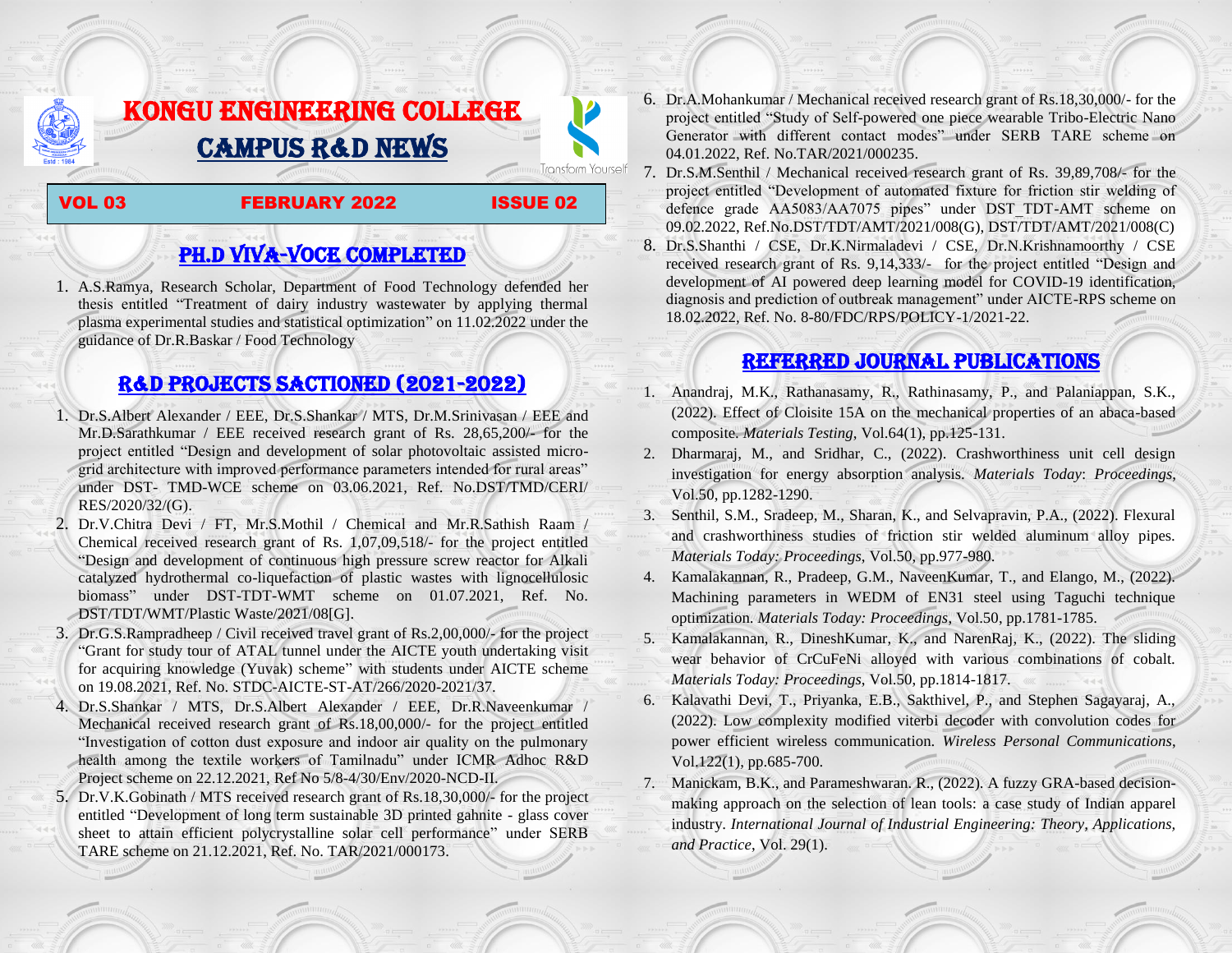- 8. Priyanka, E.B., Thangavel, S., Gao, X.Z., and Sivakumar, N.S., (2022). Digital twin for oil pipeline risk estimation using prognostic and machine learning techniques. *Journal of Industrial Information Integration*, Vol.26, p.100272.
- 9. Sidney, S., Prabakaran, R., Kim, S.C., and Dhasan, M.L., (2022). A novel solarpowered milk cooling refrigeration unit with cold thermal energy storage for rural application. *Environmental Science and Pollution Research*, Vol.29, pp.16346–16370.
- 10. Vedanarayanan, V., Chirag Vibhakar, Sujaatha, A., Jiten K. Chavda., Karthik, M., Pramila, P.V., and Ishwarya Komalnu Raghavan., (2022). Utilization of Sustainable Resources for Promoting Energy Efficiency in Environment using Smart Technologies. *International Journal of Photoenergy*, pp.1-9.
- 11. Karthik, M., Usha, S., Ramakrishnan, S., Sowmik Raja, S., and Vaishnavi, P., (2022). Design and Development of a Portable Diagnostic System for the Detection of Adulteration in Food Supplements. *Innovations in Power and Advanced Computing Technologies (i-PACT). IEEE Digital Library*. 1-5.
- 12. Sabarimuthu, M., Senthilnathan, N., Sundari, P.M., Krishna, M., Aarthi, L., and Yogeshwaran, S., (2022). Battery Monitoring System for Lithium Ion Batteries using IoT. *Innovations in Power and Advanced Computing Technologies (i-PACT), IEEE Digital Library*, pp.1-6.
- 13. Sabarimuthu, M., Kamalesh, M.S., Vennila, R., Anupriya, R., Deepana, M., and Kishore, M., (2022). Contactless Temperature Detector with Alarm and Sanitizer Sprayer for COVID Safety. *Innovations in Power and Advanced Computing Technologies (i-PACT), IEEE Digital Libraray*, pp.1-5.
- 14. Priyadharshini, N., Kumar, S.H., Gomathy, S., Krithik, S., Elakiya, V., and Shubhashree, S., (2022). A Review on Solar Panel Monitoring and Enhancing the Performance by Temperature and Dust Maintenance. *Innovations in Power and Advanced Computing Technologies (i-PACT), IEEE Didital Library*, pp.1-6.
- 15. Sarathkumar, D., Albert Alexander, S., Srinivasan, M., and Senthamil, L.S., (2022). Review on Power Restoration Techniques for Smart Power Distribution Systems. *Lecture Notes in Electrical Engineering (Renewable Energy towards Smart Grid)*, 823.
- 16. Durairaj, D., Wroblewski, L., Sheela, A., Hariharasudan, A., and Urbanski, M., (2022). Random forest based power sustainability and cost optimization in smart grid. *Production Engineering Archives*, Vol.28(1), pp.82–92.
- 17. Kalavathi Devi, T., Priyanka, E.B, Sakthivel, P., and Stephen Sagayaraj, A., (2022). Sleepy keeper style based Low Power VLSI Architecture of a Viterbi

Decoder applying for the Wireless LAN Operation sustainability. *Analog Integrated Circuits and Signal Processing*, Vol.109(3), pp.487- 499.

- 18. Bhaskaran, R., Karuppathal, R., Prakash, N.B., and Rajkumar, R., (2022). Satellite Image Analysis using Contextual Data Retrieval Technique for Environmental Monitoring Condition. *Journal of Environmental Protection and Ecology*, Vol.23(1), pp.301–313.
- 19. Sasikala, S., Ramesh, S., Gomathi, S., Balambigai, S and Anbumani, V., (2022). Transfer learning based recurrent neural network algorithm for linguistic analysis. *Concurrency and Computation: Practice and Experience*, Vol.34(5), pp.1-13.
- 20. Gowri, P., Sivapriya, G., Pavithra, R., Ragulraj, S and Nikkethan, R., (2022). Automated detection of Surface defects using Salient Region detection. *Natural Volatiles and Essential Oils*, Vol.8(5), pp.213-220.
- 21. Preethi, S., Arun Prakash, A., Ramyea, R., Rahul, K.P., Ramnath, K., and Pravenkumar, C.J., (2022). CNN Based Automated Land use Classification from Remotely Sensed Image. *Innovations in Power and Advanced Computing Technologies (i-PACT)*, ISBN:978-1-6654-2692-3.
- 22. Ramyea, R., Preethi, S., Keerthana, K, and Kavivarman, J., (2022). An Intellectual Supervised Machine Learning Algorithm for the Early Prediction of Hyperglycemia. *Innovations in Power and Advanced Computing Technologies (i-PACT)*, ISBN:978-1-6654-2692-3.
- 23. Vivek, B., Maheswaran, S., Prabhuram, N., Janani, L., Naveen, V., and Kavipriya, S., (2022). Artificial Conversational Entity with Regional Language. *International Conference on Computer Communication and Informatics (ICCCI)*, ISBN: 978-1-6654-8035-2.
- 24. Saikiran, N., Arun Vignesh, N., Kanithan, S., Shobhana, E., Kumareshan, N., Madhusudhanan, S., Balambigai, S., and Prajith Prakash Nair., (2022). Cross Coupled Power Effective Quick Level Shifter. *International Conference on Computer Communication and Informatics (ICCCI)*, ISBN: 978-1-6654-8035-2.
- 25. Anbumani, V., Soviya, S., Sneha, S and Saran, L., (2022). Speed and Power Efficient Vedic Multiplier using Adders with MUX. *Innovations in Power and Advanced Computing Technologies (i-PACT)*, ISBN:978-1-6654-2692-3.
- 26. Anbumani, V., Gowshikan, P., Devika, C and Gowtham, N., (2022). Movable Smartbin by WIFI Node. *Innovations in Power and Advanced Computing Technologies (i-PACT)*, ISBN:978-1-6654-2692-3.
- 27. Geetha, V., Anbumani, V., Ramachandran, M., Kumar, A., and Subramanian, M., (2022). Internet of Health Things (IoHT) Against COVID-19: A Review of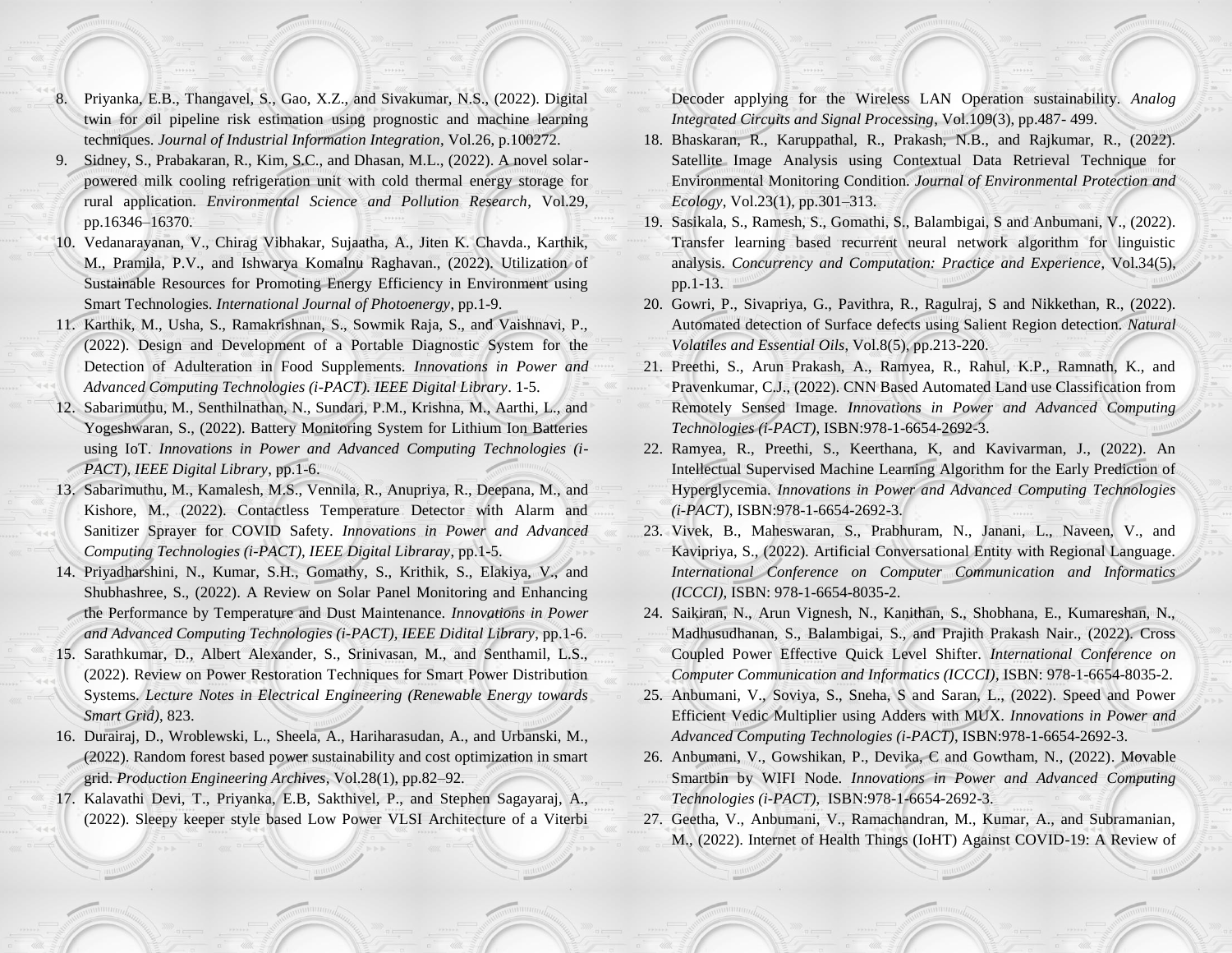Recent Development. *Computational Intelligence for COVID-19 and Future Pandemics*, pp.267-279.

- 28. Nanthiya, D., Keerthika, P., Gopal, S.B., Kayalvizhi, S.B., Raja, T and Snega Priya, R., (2022). SVM Based DDoS Attack Detection in IoT Using IOT-23 Botnet Dataset. *Innovations in Power and Advanced Computing Technologies (i-PACT)*, ISBN:978-1-6654-2692-3.
- 29. Sangeetha, K., Vishnuraja, P., Dinesh, S., Gokul Anandh, V.S., and Hariprakash, K., (2022). Intravenous Fluid Monitoring System using IoT. *Mobile Computing and Sustainable Informatics*, pp.863-871, Springer, Singapore.
- 30. Rajasekar, V., Premalatha, J., and Saracevic, M., (2022). Cyber security in 5G and IoT Networks. *Secure Communication for 5G and IoT Networks*, pp.29-46, Springer, Cham.
- 31. Kogilavani, S.V., Prabhu, J., Sandhiya, R., Kumar, M.S., Subramaniam, U., Karthick, A., Muhibbullah, M., and Imam, S.B.S., (2022). COVID-19 Detection Based on Lung Ct Scan using Deep Learning Techniques. *Computational and Mathematical Methods in Medicine*, Vol.2022. Article ID: 7672196.
- 32. Prakash, S., Vishnu Raja, P., Baseera, A., Mansoor Hussain, D., Balaji, V.R., and Venkatachalam, K., (2022). Ensemble Nonlinear Support Vector Machine Approach for Predicting Chronic Kidney Diseases. *Computer Systems Science and Engineering*, Vol.42(3), pp.1273-1287.
- 33. Sagana, C., Keerthika, P., Devi, R.M., Sangeetha, M., Abhilash, R., Kumar, M.D., and Hariharasudhan, M., (2022). Object Recognition System for Visually Impaired People. *IEEE International Conference on Distributed Computing, VLSI, Electrical Circuits and Robotics (DISCOVER)*, pp.318-321.
- 34. Shanthi, N., Suganthe, R.C., Sanmuhapriya, S., Rajharini, R., and Nivashini, K., (2022). Video-Based Dynamic Authentication System. *International Conference on Advancements in Electrical, Electronics, Communication, Computing and Automation (ICAECA),* pp.1-5.
- 35. Anandamurugan, S., Deenadhayalan, R., Venkatesan, B., Sakthivel, S., and Rajesh, S., (2022). An Efficient Method of Predicting the Average Fuel Consumption in Automobiles using Ensemble Stacking in Python. *Advances in Data Science and Management*, pp.197-209.
- 36. Muhammad, N.A., Bin Tajuddin, M.F.N., Boukenoui, R., Nalini, C., Azmi, S.A., and Aziz, A.S., (2022). Investigation on Perturbation Step-Size and Frequency of P&O Algorithm for MPPT under Dynamic Weather Conditions.

*Fourth International Conference on Electrical, Computer and Communication Technologies*, pp.1-8, IEEE.

- 37. Rahim, M.S.B.A., Tajuddin, M.F.N.B., Saad, M.S., Nalini, C., Edaris, Z.L.B., and Hasanuzzaman, M., (2022). Power Generation Improvement using Active Water Cooling for Photovoltaic (PV) Panel. *Fourth International Conference on Electrical, Computer and Communication Technologies (ICECCT)*, pp.1-6, IEEE.
- 38. Manoharan, H., Haleem, S.L.A., Shitharth, S., Kshirsagar, P.R., Tirth, V., Thangamani, M., and Chandan, R.R., (2022). A machine learning algorithm for classification of mental tasks. *Computers & Electrical Engineering*, Vol.99, p.107785.
- 39. Pachamuthu, P., Pricilla Jeyakumari, A., Srinivasan, N., Chandrasekaran, R., Revathi, K., Karuppannan, P., (2022). Structure, surface analysis and bioactivity of Mn doped zinc oxide nanoparticles. *Journal of the Indian Chemical Society*, Vol.99(2), p.100342.
- 40. Eswaran Kavithaa., Devarajan Ramarajan., Aleksandra Rakić., Dušan Dimić., Shanmugam Sudha., and Putta Narasimhan Nirmala., (2022). Structural, spectroscopic, quantum chemical, and molecular docking investigation of (E)- N'-(2,5-dimethoxybenzylidene) picolinohydrazide. *Journal of Molecular Structure*, Vol.1253, p.132259.
- 41. Praveenchandar, J., and Tamilarasi, A., (2022). An Enhanced Load Balancing Approach for Dynamic Resource Allocation in Cloud Environments. *Wireless Personal Communications*, Vol.122(4), pp.3757-3776.
- 42. Sivabalaselvamani, D., Selvakarthi, D., Rahunathan, L., Munish, M., and Selvakumar, R., (2022). Forest Fire and Landmines Identification with the Support of Drones Surveillance for Better Environmental Protection: A Survey. *4 th International conference on Smart systems and inventive Technology*, DOI: 10.1109/ICSSIT53264.2022.97 16479.
- 43. Sivabalaselvamani, D., Selvakarthi, D., Rahunathan, L., Anupam Kumar Rao., and Vishal Kumar., (2022). Survey on IoT Enabled Motion Detector Camera in Smart Industry. 4<sup>th</sup> International Conference on Smart Systems and Inventive *Technology*, DOI: 10.1109/ICSSIT53264.2022.9716231.
- 44. Ganesh Kumar, R., Srilatha Toomula., Paulraj, D., Jebin Bose., Thulsi Bikku., and Sivabalaselvamani, D., (2022). IoT and wearables for detection of COVID-19 diagnosis using fusion-based extraction with multikernel extreme learning machine. *Wearable Telemedicine Telchnology for the Healthcare Industry, Product Design and Development, Science Direct*, Vol.2022, pp.137-152.